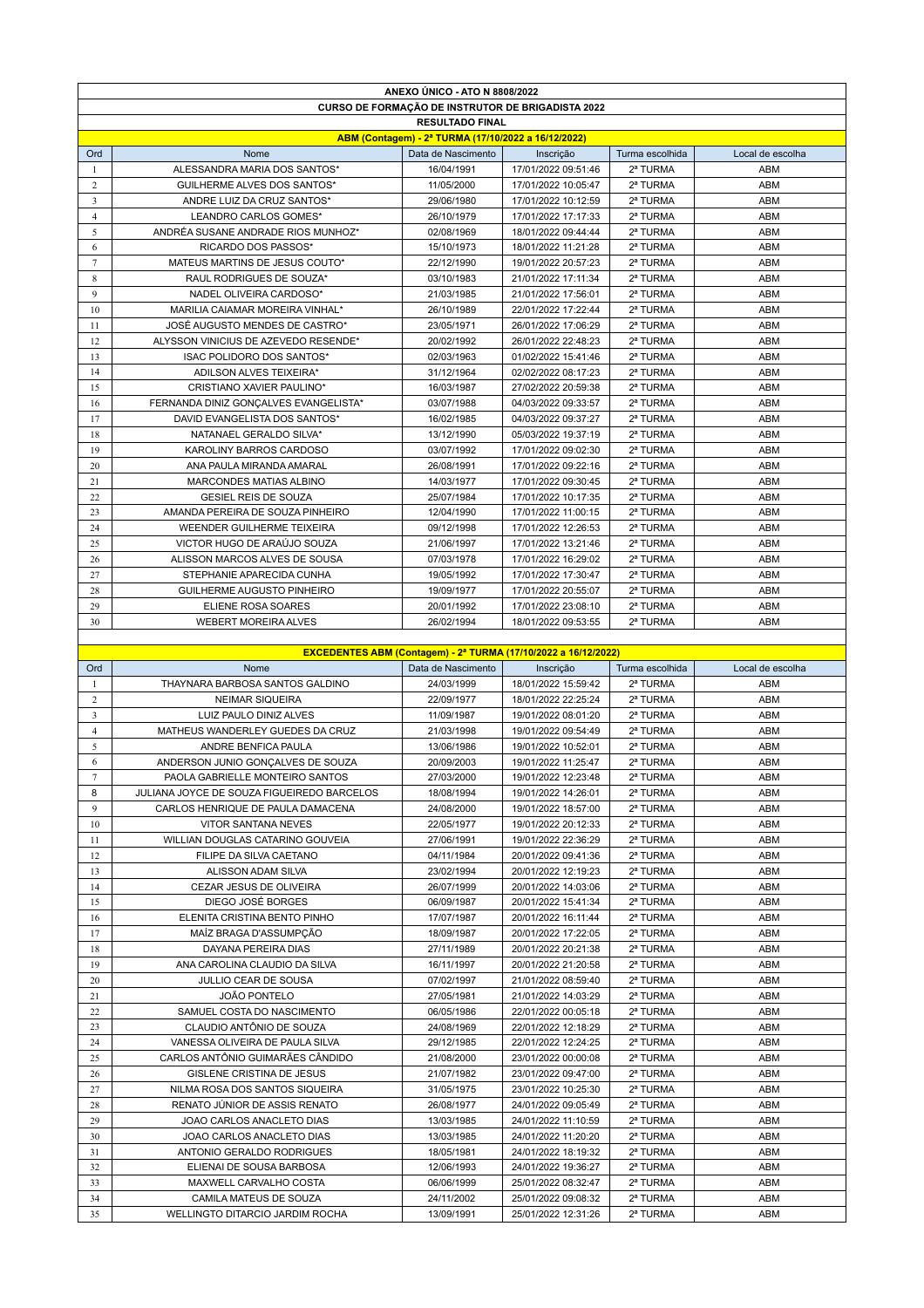| 36           | BRUNO WALESSON CUNHA DE SOUZA           | 12/04/1995                                          | 25/01/2022 22:36:06 | 2ª TURMA        | ABM                    |
|--------------|-----------------------------------------|-----------------------------------------------------|---------------------|-----------------|------------------------|
| 37           | ANTÔNIO SILVA NETO                      | 19/08/1977                                          | 26/01/2022 03:45:17 | 2ª TURMA        | ABM                    |
| 38           | SIMONE EFIGÊNIA DA SILVA PASSOS         | 21/03/1967                                          | 26/01/2022 11:46:11 | 2ª TURMA        | ABM                    |
| 39           | DIOGO LEANDRO TEIXEIRA PINTO            | 18/09/1980                                          | 26/01/2022 12:51:39 | 2ª TURMA        | ABM                    |
| 40           | STANLEY BATISTA DE OLIVEIRA             | 24/10/1990                                          | 26/01/2022 14:12:36 | 2ª TURMA        | ABM                    |
| 41           | JOAO PEDRO DE ARAÚJO MENDANHA           | 08/10/1999                                          | 26/01/2022 14:29:22 | 2ª TURMA        | ABM                    |
| 42           | ZITANIA ALVES NETO DO CARMO SILVA       | 14/11/1989                                          | 26/01/2022 21:21:18 | 2ª TURMA        | ABM                    |
| 43           | <b>MATEUS FARIA SOARES</b>              | 02/07/1997                                          | 27/01/2022 06:10:34 | 2ª TURMA        | ABM                    |
|              |                                         |                                                     |                     |                 |                        |
| 44           | <b>UELINTON RODRIGUES DA SILVA</b>      | 26/01/1983                                          | 27/01/2022 09:14:45 | 2ª TURMA        | ABM                    |
| 45           | KAIQUE DOS SANTOS PEREIRA               | 17/10/2000                                          | 27/01/2022 09:20:26 | 2ª TURMA        | ABM                    |
| 46           | CAUANE LIDIELE OLIVEIRA CARVALHO        | 23/08/1997                                          | 27/01/2022 11:39:46 | 2ª TURMA        | ABM                    |
| 47           | FELIPE BENVINDO DE PAIVA                | 31/03/1998                                          | 27/01/2022 12:53:35 | 2ª TURMA        | ABM                    |
| 48           | JONATHAN FILIPE RIQUETE DE AGUILAR      | 07/07/2000                                          | 27/01/2022 14:55:02 | 2ª TURMA        | ABM                    |
| 49           | MIRIELLY DURVAL FERREIRA                | 21/02/2001                                          | 27/01/2022 22:55:03 | 2ª TURMA        | ABM                    |
| 50           | PEDRO HENRIQUE FORTUNATO RODRIGUES LIMA | 09/02/1999                                          | 28/01/2022 16:16:43 | 2ª TURMA        | ABM                    |
| 51           | MARCELO VIEIRA FERREIRA                 | 15/05/2022                                          | 31/01/2022 12:56:29 | 2ª TURMA        | ABM                    |
| 52           | CLAUDIA MARIA MOREIRA                   | 11/08/1977                                          | 31/01/2022 18:21:38 | 2ª TURMA        | ABM                    |
| 53           | MARLON ELIAS PEREIRA NUNES              | 25/03/1987                                          | 01/02/2022 01:06:19 | 2ª TURMA        | ABM                    |
| 54           | FÁBIO PEREIRA ROSA GONÇALVES            | 29/08/1986                                          | 02/02/2022 11:09:21 | 2ª TURMA        | ABM                    |
| 55           | MÁRIO JÚNIO FERREIRA                    | 13/02/2022                                          | 02/02/2022 19:11:29 | 2ª TURMA        | ABM                    |
| 56           | <b>IAGO PEREIRA RIBEIRO</b>             | 22/12/2000                                          | 03/02/2022 13:20:46 | 2ª TURMA        | ABM                    |
|              |                                         |                                                     |                     | 2ª TURMA        | ABM                    |
| 57           | NUBIA LORRAINE DE SOUZA SANTOS          | 21/07/1997                                          | 05/02/2022 15:29:14 |                 |                        |
| 58           | GUILHERME BEZERRA DOS SANTOS            | 04/02/1999                                          | 07/02/2022 10:08:04 | 2ª TURMA        | ABM                    |
| 59           | ALLAN DA SILVA ALMEIDA                  | 22/04/1999                                          | 07/02/2022 11:15:50 | 2ª TURMA        | ABM                    |
| 60           | JOAO VICTOR EMILIANO MARTINS            | 13/06/2002                                          | 07/02/2022 14:29:12 | 2ª TURMA        | ABM                    |
| 61           | JÚNIO CÉSAR DE ARAÚJO                   | 25/09/1987                                          | 08/02/2022 11:02:13 | 2ª TURMA        | ABM                    |
| 62           | DAYANE NEVES FERNANDES                  | 30/08/1992                                          | 08/02/2022 18:40:37 | 2ª TURMA        | ABM                    |
| 63           | DAYA JENIFFER NOGUEIRA ARRUDAS          | 14/10/1996                                          | 08/02/2022 20:59:44 | 2ª TURMA        | ABM                    |
| 64           | MARLON ANTÔNIO DE PAULA                 | 29/06/1986                                          | 08/02/2022 21:14:28 | 2ª TURMA        | ABM                    |
| 65           | LUCAS VIEIRA BARROS SOUZA               | 06/03/2001                                          | 10/02/2022 08:35:30 | 2ª TURMA        | ABM                    |
| 66           | GABRIEL ARAÚJO DE MESQUITA              | 15/03/1994                                          | 10/02/2022 14:25:53 | 2ª TURMA        | ABM                    |
| 67           | PAULO VICTOR LOPES DA SILVA             | 20/11/2000                                          | 11/02/2022 00:41:32 | 2ª TURMA        | ABM                    |
| 68           | LUIZ FERNANDO ALVES MAYRINK             | 21/08/1973                                          | 11/02/2022 10:25:01 | 2ª TURMA        | ABM                    |
| 69           | JASLEY EMANUEL DE ALMEIDA               | 26/10/1993                                          | 11/02/2022 10:59:48 | 2ª TURMA        | <b>ABM</b>             |
| 70           | STENNYO LEONY AQUINO                    | 14/11/1994                                          | 13/02/2022 18:18:08 | 2ª TURMA        | ABM                    |
|              |                                         |                                                     |                     |                 |                        |
| 71           | ANDRÉ LUIZ MARTINS                      | 30/11/1967                                          | 14/02/2022 16:17:09 | 2ª TURMA        | ABM                    |
| 72           | <b>GLEIA</b>                            | 22/04/1984                                          | 15/02/2022 14:16:59 | 2ª TURMA        | ABM                    |
| 73           | LUAN VICTOR PAIVA DE MATOS              | 17/06/2002                                          | 15/02/2022 18:56:32 | 2ª TURMA        | ABM                    |
| 74           | CARTEIRA NACIONAL DE HABILITAÇÃO        | 07/06/1990                                          | 16/02/2022 15:29:01 | 2ª TURMA        | ABM                    |
| 75           | NATANAEL FERNANDES NASCIMENTO           | 28/11/1998                                          | 21/02/2022 18:06:33 | 2ª TURMA        | ABM                    |
| 76           | LORRAN CRISTIAN AMBRÓSIO MOREIRA LEITE  | 01/08/1991                                          | 21/02/2022 21:31:43 | 2ª TURMA        | ABM                    |
| 77           | <b>RENATO DE MEIRELES</b>               | 14/03/1977                                          | 23/02/2022 10:21:38 | 2ª TURMA        | ABM                    |
| 78           | CHARLES DANIEL ALVES DOS SANTOS         | 20/09/1987                                          | 23/02/2022 10:40:44 | 2ª TURMA        | ABM                    |
| 79           | TAMIRES CAMILA MOREIRA DE FARIA         | 19/02/1997                                          | 23/02/2022 10:42:01 | 2ª TURMA        | ABM                    |
| 80           | LEONARDO FRANCISCO MARTINS              | 08/06/1986                                          | 23/02/2022 11:01:13 | 2ª TURMA        | ABM                    |
| 81           | ANDRÉ GONCALVES MARTINS                 | 24/09/1985                                          | 23/02/2022 17:14:29 | 2ª TURMA        | ABM                    |
| 82           | CRAUDECY COSTA DA SILVA                 | 08/09/1973                                          | 24/02/2022 10:30:36 | 2ª TURMA        | ABM                    |
| 83           | JORGE LEITE FILHO                       | 10/03/1977                                          | 26/02/2022 16:01:55 | 2ª TURMA        | ABM                    |
| 84           | LUCILA VITORIA MENDES CARDOSO           | 28/04/1999                                          | 28/02/2022 14:46:11 | 2ª TURMA        | ABM                    |
| 85           | TATIANE MENDES DA SILVA                 | 08/06/1992                                          | 28/02/2022 21:23:30 | 2ª TURMA        | ABM                    |
|              |                                         |                                                     |                     |                 |                        |
| 86           | CHRISTOPHER LOPES DE LIMA               | 28/07/1989                                          | 02/03/2022 18:14:28 | 2ª TURMA        | ABM                    |
| 87           | ADRIANO APARECIDO ALBINO                | 08/07/1975                                          | 04/03/2022 00:01:00 | 2ª TURMA        | ABM                    |
| 88           | CARLOS ALEXANDRE MOURA DOS SANTOS       | 15/03/1999                                          | 04/03/2022 13:11:12 | 2ª TURMA        | ABM                    |
| 89           | LETICIA AMORIM DOS SANTOS               | 06/02/2004                                          | 07/03/2022 19:23:06 | 2ª TURMA        | ABM                    |
| 90           | SILOÉ PEREIRA RODRIGUES                 | 23/04/1992                                          | 07/03/2022 22:18:27 | 2ª TURMA        | ABM                    |
| 91           | DILZON ANTONIO RODRIGUES LOPES          | 04/10/1997                                          | 09/03/2022 11:52:30 | 2ª TURMA        | ABM                    |
| 92           | GISELE PORTELA DELORTO                  | 21/09/1983                                          | 09/03/2022 17:30:25 | 2ª TURMA        | ABM                    |
| 93           | JANAINA MATOS DOS REIS GOMES            | 21/02/1984                                          | 10/03/2022 13:31:50 | 2ª TURMA        | ABM                    |
| 94           | JACKSON DE JESUS GOMES                  | 23/02/1994                                          | 16/03/2022 16:18:59 | 2ª TURMA        | ABM                    |
| 95           | ANDREZA ALVES FILIZZOLA                 | 19/01/1993                                          | 17/03/2022 04:21:32 | 2ª TURMA        | ABM                    |
| 96           | <b>MARLON FRANCIS MARTINS</b>           | 27/04/1993                                          | 18/03/2022 17:05:52 | 2ª TURMA        | ABM                    |
| 97           | VITÓRIA CRISTINA LEANDRO GOMES          | 01/09/2002                                          | 19/03/2022 08:47:23 | 2ª TURMA        | ABM                    |
| 98           | JESSICA APARECIDA DA SILVA              | 12/02/1993                                          | 21/03/2022 21:52:56 | 2ª TURMA        | ABM                    |
| 99           | ANA CARINA ROQUE                        | 04/04/1987                                          | 23/03/2022 09:21:26 | 2ª TURMA        | ABM                    |
|              |                                         |                                                     |                     |                 |                        |
| 100          | NAYARA BORGES FREITAS                   | 23/10/1992                                          | 24/03/2022 07:57:20 | 2ª TURMA        | ABM                    |
| 101          | ANDRÉ LUÍS COUTINHO                     | 03/09/1994                                          | 24/03/2022 15:17:40 | 2ª TURMA        | ABM                    |
| 102          | RENAN SOUZA SANTOS                      | 18/01/2002                                          | 24/03/2022 16:04:06 | 2ª TURMA        | ABM                    |
| 103          | KELVYN HENRIQUE DOS SANTOS              | 04/09/1991                                          | 24/03/2022 21:24:19 | 2ª TURMA        | ABM                    |
|              |                                         |                                                     |                     |                 |                        |
|              |                                         | PATOS DE MINAS - 2ª TURMA (17/10/2022 a 16/12/2022) |                     |                 |                        |
| Ord          | Nome                                    | Data de Nascimento                                  | Inscrição           | Turma escolhida | Local de escolha       |
| $\mathbf{1}$ | CLAUDIO ANTONIO DE SOUZA                | 24/08/1969                                          | 22/01/2022 11:41:52 | 2ª TURMA        | 2°COB / Patos de Minas |
| 2            | <b>EDIVONE</b>                          | 23/08/1993                                          | 25/01/2022 10:08:52 | 2ª TURMA        | 2°COB / Patos de Minas |
|              |                                         |                                                     |                     |                 |                        |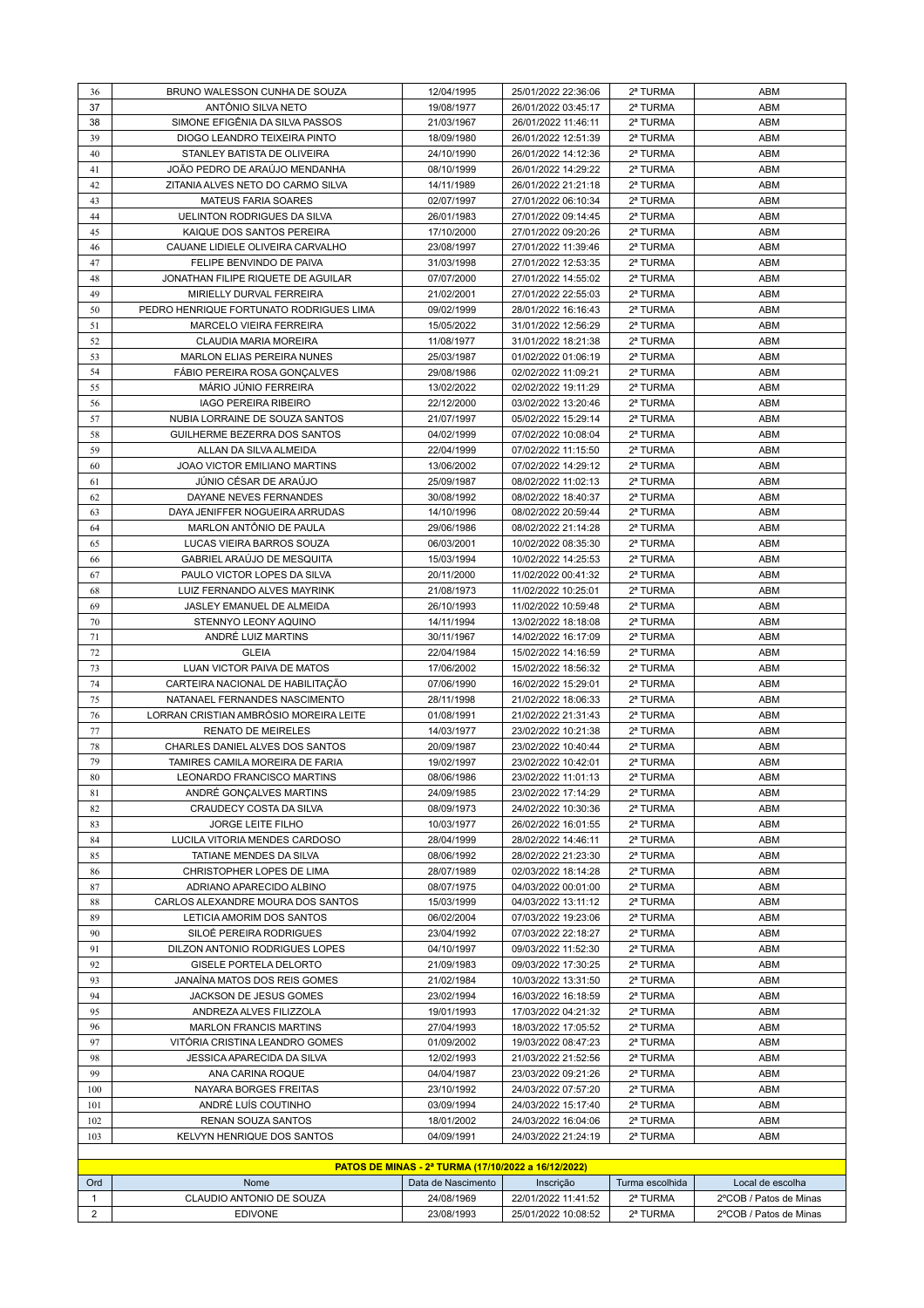| 3<br>2ª TURMA<br>THAYNAH APARECIDA OVIDES<br>23/10/1991<br>26/01/2022 10:55:59<br>4<br>ALEXANDRE JOSÉ BRAGA DE MAGALHÃES<br>11/02/1995<br>26/01/2022 19:35:09<br>2ª TURMA<br>5<br>VINÍCIUS PESSÕA DA SILVA<br>23/08/1993<br>05/02/2022 14:49:59<br>2ª TURMA<br>6<br>ROBERTO VAN DEN BERG<br>10/02/2022 21:25:02<br>2ª TURMA<br>30/01/1976<br>$\overline{7}$<br>JOSÉ ANGELO DA SILVA<br>02/01/1975<br>12/02/2022 11:35:35<br>2ª TURMA<br>8<br>EVA BIANCA SILVA BESSA<br>12/05/1997<br>24/02/2022 21:52:39<br>2ª TURMA<br>9<br>PABLO HIGOR DA SILVA<br>2ª TURMA<br>17/03/1997<br>27/02/2022 16:04:57<br>MARCO AURÉLIO CAIXETA<br>10<br>03/01/1979<br>01/03/2022 18:12:23<br>2ª TURMA<br>UBERLÂNDIA - 2ª TURMA (17/10/2022 a 16/12/2022)<br>Ord<br>Nome<br>Data de Nascimento<br>Turma escolhida<br>Inscrição<br><b>GISELLE ROSALVES SILVA PINHEIRO</b><br>29/08/1981<br>18/01/2022 08:10:16<br>2ª TURMA<br>1<br>2<br><b>HUGO ARAUJO BURGOS</b><br>2ª TURMA<br>21/09/1981<br>19/01/2022 11:30:25<br>$\overline{\mathbf{3}}$<br>MARCIO ANTUNES COSTA BATISTA<br>09/02/1982<br>19/01/2022 19:03:27<br>2ª TURMA<br>$\overline{4}$<br>MARCOS FERREIRA DO NASCIMENTO JUNIOR<br>05/05/1991<br>19/01/2022 19:41:26<br>2ª TURMA<br>5<br>RENATA DE ORNELAS GOMES<br>29/06/1997<br>20/01/2022 09:36:11<br>2ª TURMA<br>MARILIA RODRIGUES DE ANDRADE<br>14/02/1982<br>20/01/2022 19:55:24<br>2ª TURMA<br>6<br>$\tau$<br>WESLEY DA CRUZ FLORENCIO<br>17/10/1986<br>21/01/2022 15:56:27<br>2ª TURMA<br>8<br>GUSTAVO LÚCIO REIS<br>2ª TURMA<br>22/07/1999<br>23/01/2022 11:42:23<br>9<br><b>WERLEM BARBOSA DA SILVA</b><br>14/04/1996<br>23/01/2022 13:53:16<br>2ª TURMA<br>MARIÂNGELA DE LIMA ALVES<br>27/11/1979<br>23/01/2022 14:03:40<br>2ª TURMA<br>10<br>11<br>TAMIRES APARECIDA MARTINS JORGE<br>23/01/2022 14:27:30<br>2ª TURMA<br>19/08/1997<br>12<br>MAYRA CRISTINA FARIA SOARES<br>23/01/2022 16:30:38<br>2ª TURMA<br>09/05/1997<br>13<br>ANNA FLÁVIA DE CARVALHO ALVES<br>2ª TURMA<br>30/12/1999<br>23/01/2022 17:20:44<br>2ª TURMA<br>14<br>LUANDERSON ANTUNES DIAS<br>28/08/1995<br>23/01/2022 17:22:03<br>TATIANA GOMES FERREIRA DE LIMA<br>09/12/1994<br>23/01/2022 21:05:53<br>2ª TURMA<br>15<br>16<br>HANNAH VICTÓRIA GONÇALVES<br>12/04/2002<br>23/01/2022 22:31:50<br>2ª TURMA<br>17<br>RODRIGO DE SOUSA COSTA<br>2ª TURMA<br>14/10/1984<br>24/01/2022 07:08:01<br>RODRIGO ALVES PACHECO<br>2ª TURMA<br>18<br>28/06/1991<br>24/01/2022 08:25:29<br><b>EDMILSON EUFRASIO SANTOS</b><br>19<br>14/11/2002<br>24/01/2022 08:38:34<br>2ª TURMA<br>REJANE CRISTINA DOS SANTOS KARWOWSKI<br>2ª TURMA<br>20<br>18/08/1987<br>24/01/2022 08:56:33<br>21<br>RICARDO MENDONÇA MARQUES<br>15/12/1987<br>24/01/2022 14:13:31<br>2ª TURMA<br>22<br>RAFAEL JOSÉ DA COSTA<br>2ª TURMA<br>11/09/1992<br>24/01/2022 14:40:51<br>23<br>LUANA LORRAINE DE JESUS SIQUEIRA<br>19/01/2004<br>24/01/2022 21:26:06<br>2ª TURMA<br>RAISSA ROCHA GALVÃO<br>2ª TURMA<br>24<br>01/04/1986<br>25/01/2022 15:36:32<br>25<br>JOÃO PEDRO SOUZA SILVA<br>18/09/1997<br>27/01/2022 14:44:25<br>2ª TURMA<br>26<br>MATEUS PEREIRA FREITAS MENDES<br>31/03/1987<br>27/01/2022 19:08:34<br>2ª TURMA<br>27<br><b>TALITA SANTANA LIMA</b><br>04/12/1992<br>28/01/2022 14:50:18<br>2ª TURMA<br>DEUSIMAR LOPES PEREIRA JÚNIOR<br>2ª TURMA<br>28<br>18/11/1993<br>31/01/2022 07:22:33<br>29<br>DANILO HOLLANDERS DE MOURA<br>24/07/1990<br>01/02/2022 06:03:36<br>2ª TURMA |    |                         |            |                     |          |                        |
|----------------------------------------------------------------------------------------------------------------------------------------------------------------------------------------------------------------------------------------------------------------------------------------------------------------------------------------------------------------------------------------------------------------------------------------------------------------------------------------------------------------------------------------------------------------------------------------------------------------------------------------------------------------------------------------------------------------------------------------------------------------------------------------------------------------------------------------------------------------------------------------------------------------------------------------------------------------------------------------------------------------------------------------------------------------------------------------------------------------------------------------------------------------------------------------------------------------------------------------------------------------------------------------------------------------------------------------------------------------------------------------------------------------------------------------------------------------------------------------------------------------------------------------------------------------------------------------------------------------------------------------------------------------------------------------------------------------------------------------------------------------------------------------------------------------------------------------------------------------------------------------------------------------------------------------------------------------------------------------------------------------------------------------------------------------------------------------------------------------------------------------------------------------------------------------------------------------------------------------------------------------------------------------------------------------------------------------------------------------------------------------------------------------------------------------------------------------------------------------------------------------------------------------------------------------------------------------------------------------------------------------------------------------------------------------------------------------------------------------------------------------------------------------------------------------------------------------------------------------------------------------------------------------------------------------------------------------------------------------------------------------------------------------------------------------------------------------------------------------------------------------------------------------------------------------------------------------------------------------------------------------------------------------------------------------------------------------------------------------------------------------------------------------------------------|----|-------------------------|------------|---------------------|----------|------------------------|
|                                                                                                                                                                                                                                                                                                                                                                                                                                                                                                                                                                                                                                                                                                                                                                                                                                                                                                                                                                                                                                                                                                                                                                                                                                                                                                                                                                                                                                                                                                                                                                                                                                                                                                                                                                                                                                                                                                                                                                                                                                                                                                                                                                                                                                                                                                                                                                                                                                                                                                                                                                                                                                                                                                                                                                                                                                                                                                                                                                                                                                                                                                                                                                                                                                                                                                                                                                                                                                  |    |                         |            |                     |          | 2°COB / Patos de Minas |
|                                                                                                                                                                                                                                                                                                                                                                                                                                                                                                                                                                                                                                                                                                                                                                                                                                                                                                                                                                                                                                                                                                                                                                                                                                                                                                                                                                                                                                                                                                                                                                                                                                                                                                                                                                                                                                                                                                                                                                                                                                                                                                                                                                                                                                                                                                                                                                                                                                                                                                                                                                                                                                                                                                                                                                                                                                                                                                                                                                                                                                                                                                                                                                                                                                                                                                                                                                                                                                  |    |                         |            |                     |          | 2°COB / Patos de Minas |
|                                                                                                                                                                                                                                                                                                                                                                                                                                                                                                                                                                                                                                                                                                                                                                                                                                                                                                                                                                                                                                                                                                                                                                                                                                                                                                                                                                                                                                                                                                                                                                                                                                                                                                                                                                                                                                                                                                                                                                                                                                                                                                                                                                                                                                                                                                                                                                                                                                                                                                                                                                                                                                                                                                                                                                                                                                                                                                                                                                                                                                                                                                                                                                                                                                                                                                                                                                                                                                  |    |                         |            |                     |          | 2°COB / Patos de Minas |
|                                                                                                                                                                                                                                                                                                                                                                                                                                                                                                                                                                                                                                                                                                                                                                                                                                                                                                                                                                                                                                                                                                                                                                                                                                                                                                                                                                                                                                                                                                                                                                                                                                                                                                                                                                                                                                                                                                                                                                                                                                                                                                                                                                                                                                                                                                                                                                                                                                                                                                                                                                                                                                                                                                                                                                                                                                                                                                                                                                                                                                                                                                                                                                                                                                                                                                                                                                                                                                  |    |                         |            |                     |          | 2°COB / Patos de Minas |
|                                                                                                                                                                                                                                                                                                                                                                                                                                                                                                                                                                                                                                                                                                                                                                                                                                                                                                                                                                                                                                                                                                                                                                                                                                                                                                                                                                                                                                                                                                                                                                                                                                                                                                                                                                                                                                                                                                                                                                                                                                                                                                                                                                                                                                                                                                                                                                                                                                                                                                                                                                                                                                                                                                                                                                                                                                                                                                                                                                                                                                                                                                                                                                                                                                                                                                                                                                                                                                  |    |                         |            |                     |          | 2°COB / Patos de Minas |
|                                                                                                                                                                                                                                                                                                                                                                                                                                                                                                                                                                                                                                                                                                                                                                                                                                                                                                                                                                                                                                                                                                                                                                                                                                                                                                                                                                                                                                                                                                                                                                                                                                                                                                                                                                                                                                                                                                                                                                                                                                                                                                                                                                                                                                                                                                                                                                                                                                                                                                                                                                                                                                                                                                                                                                                                                                                                                                                                                                                                                                                                                                                                                                                                                                                                                                                                                                                                                                  |    |                         |            |                     |          | 2°COB / Patos de Minas |
|                                                                                                                                                                                                                                                                                                                                                                                                                                                                                                                                                                                                                                                                                                                                                                                                                                                                                                                                                                                                                                                                                                                                                                                                                                                                                                                                                                                                                                                                                                                                                                                                                                                                                                                                                                                                                                                                                                                                                                                                                                                                                                                                                                                                                                                                                                                                                                                                                                                                                                                                                                                                                                                                                                                                                                                                                                                                                                                                                                                                                                                                                                                                                                                                                                                                                                                                                                                                                                  |    |                         |            |                     |          | 2°COB / Patos de Minas |
|                                                                                                                                                                                                                                                                                                                                                                                                                                                                                                                                                                                                                                                                                                                                                                                                                                                                                                                                                                                                                                                                                                                                                                                                                                                                                                                                                                                                                                                                                                                                                                                                                                                                                                                                                                                                                                                                                                                                                                                                                                                                                                                                                                                                                                                                                                                                                                                                                                                                                                                                                                                                                                                                                                                                                                                                                                                                                                                                                                                                                                                                                                                                                                                                                                                                                                                                                                                                                                  |    |                         |            |                     |          | 2°COB / Patos de Minas |
|                                                                                                                                                                                                                                                                                                                                                                                                                                                                                                                                                                                                                                                                                                                                                                                                                                                                                                                                                                                                                                                                                                                                                                                                                                                                                                                                                                                                                                                                                                                                                                                                                                                                                                                                                                                                                                                                                                                                                                                                                                                                                                                                                                                                                                                                                                                                                                                                                                                                                                                                                                                                                                                                                                                                                                                                                                                                                                                                                                                                                                                                                                                                                                                                                                                                                                                                                                                                                                  |    |                         |            |                     |          |                        |
|                                                                                                                                                                                                                                                                                                                                                                                                                                                                                                                                                                                                                                                                                                                                                                                                                                                                                                                                                                                                                                                                                                                                                                                                                                                                                                                                                                                                                                                                                                                                                                                                                                                                                                                                                                                                                                                                                                                                                                                                                                                                                                                                                                                                                                                                                                                                                                                                                                                                                                                                                                                                                                                                                                                                                                                                                                                                                                                                                                                                                                                                                                                                                                                                                                                                                                                                                                                                                                  |    |                         |            |                     |          |                        |
|                                                                                                                                                                                                                                                                                                                                                                                                                                                                                                                                                                                                                                                                                                                                                                                                                                                                                                                                                                                                                                                                                                                                                                                                                                                                                                                                                                                                                                                                                                                                                                                                                                                                                                                                                                                                                                                                                                                                                                                                                                                                                                                                                                                                                                                                                                                                                                                                                                                                                                                                                                                                                                                                                                                                                                                                                                                                                                                                                                                                                                                                                                                                                                                                                                                                                                                                                                                                                                  |    |                         |            |                     |          | Local de escolha       |
|                                                                                                                                                                                                                                                                                                                                                                                                                                                                                                                                                                                                                                                                                                                                                                                                                                                                                                                                                                                                                                                                                                                                                                                                                                                                                                                                                                                                                                                                                                                                                                                                                                                                                                                                                                                                                                                                                                                                                                                                                                                                                                                                                                                                                                                                                                                                                                                                                                                                                                                                                                                                                                                                                                                                                                                                                                                                                                                                                                                                                                                                                                                                                                                                                                                                                                                                                                                                                                  |    |                         |            |                     |          | 2°COB / Uberlândia     |
|                                                                                                                                                                                                                                                                                                                                                                                                                                                                                                                                                                                                                                                                                                                                                                                                                                                                                                                                                                                                                                                                                                                                                                                                                                                                                                                                                                                                                                                                                                                                                                                                                                                                                                                                                                                                                                                                                                                                                                                                                                                                                                                                                                                                                                                                                                                                                                                                                                                                                                                                                                                                                                                                                                                                                                                                                                                                                                                                                                                                                                                                                                                                                                                                                                                                                                                                                                                                                                  |    |                         |            |                     |          | 2°COB / Uberlândia     |
|                                                                                                                                                                                                                                                                                                                                                                                                                                                                                                                                                                                                                                                                                                                                                                                                                                                                                                                                                                                                                                                                                                                                                                                                                                                                                                                                                                                                                                                                                                                                                                                                                                                                                                                                                                                                                                                                                                                                                                                                                                                                                                                                                                                                                                                                                                                                                                                                                                                                                                                                                                                                                                                                                                                                                                                                                                                                                                                                                                                                                                                                                                                                                                                                                                                                                                                                                                                                                                  |    |                         |            |                     |          | 2°COB / Uberlândia     |
|                                                                                                                                                                                                                                                                                                                                                                                                                                                                                                                                                                                                                                                                                                                                                                                                                                                                                                                                                                                                                                                                                                                                                                                                                                                                                                                                                                                                                                                                                                                                                                                                                                                                                                                                                                                                                                                                                                                                                                                                                                                                                                                                                                                                                                                                                                                                                                                                                                                                                                                                                                                                                                                                                                                                                                                                                                                                                                                                                                                                                                                                                                                                                                                                                                                                                                                                                                                                                                  |    |                         |            |                     |          | 2°COB / Uberlândia     |
|                                                                                                                                                                                                                                                                                                                                                                                                                                                                                                                                                                                                                                                                                                                                                                                                                                                                                                                                                                                                                                                                                                                                                                                                                                                                                                                                                                                                                                                                                                                                                                                                                                                                                                                                                                                                                                                                                                                                                                                                                                                                                                                                                                                                                                                                                                                                                                                                                                                                                                                                                                                                                                                                                                                                                                                                                                                                                                                                                                                                                                                                                                                                                                                                                                                                                                                                                                                                                                  |    |                         |            |                     |          | 2°COB / Uberlândia     |
|                                                                                                                                                                                                                                                                                                                                                                                                                                                                                                                                                                                                                                                                                                                                                                                                                                                                                                                                                                                                                                                                                                                                                                                                                                                                                                                                                                                                                                                                                                                                                                                                                                                                                                                                                                                                                                                                                                                                                                                                                                                                                                                                                                                                                                                                                                                                                                                                                                                                                                                                                                                                                                                                                                                                                                                                                                                                                                                                                                                                                                                                                                                                                                                                                                                                                                                                                                                                                                  |    |                         |            |                     |          | 2°COB / Uberlândia     |
|                                                                                                                                                                                                                                                                                                                                                                                                                                                                                                                                                                                                                                                                                                                                                                                                                                                                                                                                                                                                                                                                                                                                                                                                                                                                                                                                                                                                                                                                                                                                                                                                                                                                                                                                                                                                                                                                                                                                                                                                                                                                                                                                                                                                                                                                                                                                                                                                                                                                                                                                                                                                                                                                                                                                                                                                                                                                                                                                                                                                                                                                                                                                                                                                                                                                                                                                                                                                                                  |    |                         |            |                     |          | 2°COB / Uberlândia     |
|                                                                                                                                                                                                                                                                                                                                                                                                                                                                                                                                                                                                                                                                                                                                                                                                                                                                                                                                                                                                                                                                                                                                                                                                                                                                                                                                                                                                                                                                                                                                                                                                                                                                                                                                                                                                                                                                                                                                                                                                                                                                                                                                                                                                                                                                                                                                                                                                                                                                                                                                                                                                                                                                                                                                                                                                                                                                                                                                                                                                                                                                                                                                                                                                                                                                                                                                                                                                                                  |    |                         |            |                     |          | 2°COB / Uberlândia     |
|                                                                                                                                                                                                                                                                                                                                                                                                                                                                                                                                                                                                                                                                                                                                                                                                                                                                                                                                                                                                                                                                                                                                                                                                                                                                                                                                                                                                                                                                                                                                                                                                                                                                                                                                                                                                                                                                                                                                                                                                                                                                                                                                                                                                                                                                                                                                                                                                                                                                                                                                                                                                                                                                                                                                                                                                                                                                                                                                                                                                                                                                                                                                                                                                                                                                                                                                                                                                                                  |    |                         |            |                     |          | 2°COB / Uberlândia     |
|                                                                                                                                                                                                                                                                                                                                                                                                                                                                                                                                                                                                                                                                                                                                                                                                                                                                                                                                                                                                                                                                                                                                                                                                                                                                                                                                                                                                                                                                                                                                                                                                                                                                                                                                                                                                                                                                                                                                                                                                                                                                                                                                                                                                                                                                                                                                                                                                                                                                                                                                                                                                                                                                                                                                                                                                                                                                                                                                                                                                                                                                                                                                                                                                                                                                                                                                                                                                                                  |    |                         |            |                     |          | 2°COB / Uberlândia     |
|                                                                                                                                                                                                                                                                                                                                                                                                                                                                                                                                                                                                                                                                                                                                                                                                                                                                                                                                                                                                                                                                                                                                                                                                                                                                                                                                                                                                                                                                                                                                                                                                                                                                                                                                                                                                                                                                                                                                                                                                                                                                                                                                                                                                                                                                                                                                                                                                                                                                                                                                                                                                                                                                                                                                                                                                                                                                                                                                                                                                                                                                                                                                                                                                                                                                                                                                                                                                                                  |    |                         |            |                     |          | 2°COB / Uberlândia     |
|                                                                                                                                                                                                                                                                                                                                                                                                                                                                                                                                                                                                                                                                                                                                                                                                                                                                                                                                                                                                                                                                                                                                                                                                                                                                                                                                                                                                                                                                                                                                                                                                                                                                                                                                                                                                                                                                                                                                                                                                                                                                                                                                                                                                                                                                                                                                                                                                                                                                                                                                                                                                                                                                                                                                                                                                                                                                                                                                                                                                                                                                                                                                                                                                                                                                                                                                                                                                                                  |    |                         |            |                     |          | 2°COB / Uberlândia     |
|                                                                                                                                                                                                                                                                                                                                                                                                                                                                                                                                                                                                                                                                                                                                                                                                                                                                                                                                                                                                                                                                                                                                                                                                                                                                                                                                                                                                                                                                                                                                                                                                                                                                                                                                                                                                                                                                                                                                                                                                                                                                                                                                                                                                                                                                                                                                                                                                                                                                                                                                                                                                                                                                                                                                                                                                                                                                                                                                                                                                                                                                                                                                                                                                                                                                                                                                                                                                                                  |    |                         |            |                     |          | 2°COB / Uberlândia     |
|                                                                                                                                                                                                                                                                                                                                                                                                                                                                                                                                                                                                                                                                                                                                                                                                                                                                                                                                                                                                                                                                                                                                                                                                                                                                                                                                                                                                                                                                                                                                                                                                                                                                                                                                                                                                                                                                                                                                                                                                                                                                                                                                                                                                                                                                                                                                                                                                                                                                                                                                                                                                                                                                                                                                                                                                                                                                                                                                                                                                                                                                                                                                                                                                                                                                                                                                                                                                                                  |    |                         |            |                     |          | 2°COB / Uberlândia     |
|                                                                                                                                                                                                                                                                                                                                                                                                                                                                                                                                                                                                                                                                                                                                                                                                                                                                                                                                                                                                                                                                                                                                                                                                                                                                                                                                                                                                                                                                                                                                                                                                                                                                                                                                                                                                                                                                                                                                                                                                                                                                                                                                                                                                                                                                                                                                                                                                                                                                                                                                                                                                                                                                                                                                                                                                                                                                                                                                                                                                                                                                                                                                                                                                                                                                                                                                                                                                                                  |    |                         |            |                     |          | 2°COB / Uberlândia     |
|                                                                                                                                                                                                                                                                                                                                                                                                                                                                                                                                                                                                                                                                                                                                                                                                                                                                                                                                                                                                                                                                                                                                                                                                                                                                                                                                                                                                                                                                                                                                                                                                                                                                                                                                                                                                                                                                                                                                                                                                                                                                                                                                                                                                                                                                                                                                                                                                                                                                                                                                                                                                                                                                                                                                                                                                                                                                                                                                                                                                                                                                                                                                                                                                                                                                                                                                                                                                                                  |    |                         |            |                     |          | 2°COB / Uberlândia     |
|                                                                                                                                                                                                                                                                                                                                                                                                                                                                                                                                                                                                                                                                                                                                                                                                                                                                                                                                                                                                                                                                                                                                                                                                                                                                                                                                                                                                                                                                                                                                                                                                                                                                                                                                                                                                                                                                                                                                                                                                                                                                                                                                                                                                                                                                                                                                                                                                                                                                                                                                                                                                                                                                                                                                                                                                                                                                                                                                                                                                                                                                                                                                                                                                                                                                                                                                                                                                                                  |    |                         |            |                     |          | 2°COB / Uberlândia     |
|                                                                                                                                                                                                                                                                                                                                                                                                                                                                                                                                                                                                                                                                                                                                                                                                                                                                                                                                                                                                                                                                                                                                                                                                                                                                                                                                                                                                                                                                                                                                                                                                                                                                                                                                                                                                                                                                                                                                                                                                                                                                                                                                                                                                                                                                                                                                                                                                                                                                                                                                                                                                                                                                                                                                                                                                                                                                                                                                                                                                                                                                                                                                                                                                                                                                                                                                                                                                                                  |    |                         |            |                     |          | 2°COB / Uberlândia     |
|                                                                                                                                                                                                                                                                                                                                                                                                                                                                                                                                                                                                                                                                                                                                                                                                                                                                                                                                                                                                                                                                                                                                                                                                                                                                                                                                                                                                                                                                                                                                                                                                                                                                                                                                                                                                                                                                                                                                                                                                                                                                                                                                                                                                                                                                                                                                                                                                                                                                                                                                                                                                                                                                                                                                                                                                                                                                                                                                                                                                                                                                                                                                                                                                                                                                                                                                                                                                                                  |    |                         |            |                     |          | 2°COB / Uberlândia     |
|                                                                                                                                                                                                                                                                                                                                                                                                                                                                                                                                                                                                                                                                                                                                                                                                                                                                                                                                                                                                                                                                                                                                                                                                                                                                                                                                                                                                                                                                                                                                                                                                                                                                                                                                                                                                                                                                                                                                                                                                                                                                                                                                                                                                                                                                                                                                                                                                                                                                                                                                                                                                                                                                                                                                                                                                                                                                                                                                                                                                                                                                                                                                                                                                                                                                                                                                                                                                                                  |    |                         |            |                     |          | 2°COB / Uberlândia     |
|                                                                                                                                                                                                                                                                                                                                                                                                                                                                                                                                                                                                                                                                                                                                                                                                                                                                                                                                                                                                                                                                                                                                                                                                                                                                                                                                                                                                                                                                                                                                                                                                                                                                                                                                                                                                                                                                                                                                                                                                                                                                                                                                                                                                                                                                                                                                                                                                                                                                                                                                                                                                                                                                                                                                                                                                                                                                                                                                                                                                                                                                                                                                                                                                                                                                                                                                                                                                                                  |    |                         |            |                     |          | 2°COB / Uberlândia     |
|                                                                                                                                                                                                                                                                                                                                                                                                                                                                                                                                                                                                                                                                                                                                                                                                                                                                                                                                                                                                                                                                                                                                                                                                                                                                                                                                                                                                                                                                                                                                                                                                                                                                                                                                                                                                                                                                                                                                                                                                                                                                                                                                                                                                                                                                                                                                                                                                                                                                                                                                                                                                                                                                                                                                                                                                                                                                                                                                                                                                                                                                                                                                                                                                                                                                                                                                                                                                                                  |    |                         |            |                     |          | 2°COB / Uberlândia     |
|                                                                                                                                                                                                                                                                                                                                                                                                                                                                                                                                                                                                                                                                                                                                                                                                                                                                                                                                                                                                                                                                                                                                                                                                                                                                                                                                                                                                                                                                                                                                                                                                                                                                                                                                                                                                                                                                                                                                                                                                                                                                                                                                                                                                                                                                                                                                                                                                                                                                                                                                                                                                                                                                                                                                                                                                                                                                                                                                                                                                                                                                                                                                                                                                                                                                                                                                                                                                                                  |    |                         |            |                     |          | 2°COB / Uberlândia     |
|                                                                                                                                                                                                                                                                                                                                                                                                                                                                                                                                                                                                                                                                                                                                                                                                                                                                                                                                                                                                                                                                                                                                                                                                                                                                                                                                                                                                                                                                                                                                                                                                                                                                                                                                                                                                                                                                                                                                                                                                                                                                                                                                                                                                                                                                                                                                                                                                                                                                                                                                                                                                                                                                                                                                                                                                                                                                                                                                                                                                                                                                                                                                                                                                                                                                                                                                                                                                                                  |    |                         |            |                     |          | 2°COB / Uberlândia     |
|                                                                                                                                                                                                                                                                                                                                                                                                                                                                                                                                                                                                                                                                                                                                                                                                                                                                                                                                                                                                                                                                                                                                                                                                                                                                                                                                                                                                                                                                                                                                                                                                                                                                                                                                                                                                                                                                                                                                                                                                                                                                                                                                                                                                                                                                                                                                                                                                                                                                                                                                                                                                                                                                                                                                                                                                                                                                                                                                                                                                                                                                                                                                                                                                                                                                                                                                                                                                                                  |    |                         |            |                     |          | 2°COB / Uberlândia     |
|                                                                                                                                                                                                                                                                                                                                                                                                                                                                                                                                                                                                                                                                                                                                                                                                                                                                                                                                                                                                                                                                                                                                                                                                                                                                                                                                                                                                                                                                                                                                                                                                                                                                                                                                                                                                                                                                                                                                                                                                                                                                                                                                                                                                                                                                                                                                                                                                                                                                                                                                                                                                                                                                                                                                                                                                                                                                                                                                                                                                                                                                                                                                                                                                                                                                                                                                                                                                                                  |    |                         |            |                     |          | 2°COB / Uberlândia     |
|                                                                                                                                                                                                                                                                                                                                                                                                                                                                                                                                                                                                                                                                                                                                                                                                                                                                                                                                                                                                                                                                                                                                                                                                                                                                                                                                                                                                                                                                                                                                                                                                                                                                                                                                                                                                                                                                                                                                                                                                                                                                                                                                                                                                                                                                                                                                                                                                                                                                                                                                                                                                                                                                                                                                                                                                                                                                                                                                                                                                                                                                                                                                                                                                                                                                                                                                                                                                                                  |    |                         |            |                     |          | 2°COB / Uberlândia     |
|                                                                                                                                                                                                                                                                                                                                                                                                                                                                                                                                                                                                                                                                                                                                                                                                                                                                                                                                                                                                                                                                                                                                                                                                                                                                                                                                                                                                                                                                                                                                                                                                                                                                                                                                                                                                                                                                                                                                                                                                                                                                                                                                                                                                                                                                                                                                                                                                                                                                                                                                                                                                                                                                                                                                                                                                                                                                                                                                                                                                                                                                                                                                                                                                                                                                                                                                                                                                                                  |    |                         |            |                     |          | 2°COB / Uberlândia     |
|                                                                                                                                                                                                                                                                                                                                                                                                                                                                                                                                                                                                                                                                                                                                                                                                                                                                                                                                                                                                                                                                                                                                                                                                                                                                                                                                                                                                                                                                                                                                                                                                                                                                                                                                                                                                                                                                                                                                                                                                                                                                                                                                                                                                                                                                                                                                                                                                                                                                                                                                                                                                                                                                                                                                                                                                                                                                                                                                                                                                                                                                                                                                                                                                                                                                                                                                                                                                                                  |    |                         |            |                     |          | 2°COB / Uberlândia     |
|                                                                                                                                                                                                                                                                                                                                                                                                                                                                                                                                                                                                                                                                                                                                                                                                                                                                                                                                                                                                                                                                                                                                                                                                                                                                                                                                                                                                                                                                                                                                                                                                                                                                                                                                                                                                                                                                                                                                                                                                                                                                                                                                                                                                                                                                                                                                                                                                                                                                                                                                                                                                                                                                                                                                                                                                                                                                                                                                                                                                                                                                                                                                                                                                                                                                                                                                                                                                                                  | 30 | LOANE OLIVEIRA CARVALHO | 28/06/1987 | 01/02/2022 16:46:48 | 2ª TURMA | 2°COB / Uberlândia     |
|                                                                                                                                                                                                                                                                                                                                                                                                                                                                                                                                                                                                                                                                                                                                                                                                                                                                                                                                                                                                                                                                                                                                                                                                                                                                                                                                                                                                                                                                                                                                                                                                                                                                                                                                                                                                                                                                                                                                                                                                                                                                                                                                                                                                                                                                                                                                                                                                                                                                                                                                                                                                                                                                                                                                                                                                                                                                                                                                                                                                                                                                                                                                                                                                                                                                                                                                                                                                                                  |    |                         |            |                     |          |                        |

|     | <b>EXCEDENTES UBERLÂNDIA - 2ª TURMA (17/10/2022 a 16/12/2022)</b> |                    |                     |                 |                    |  |  |
|-----|-------------------------------------------------------------------|--------------------|---------------------|-----------------|--------------------|--|--|
| Ord | Nome                                                              | Data de Nascimento | Inscrição           | Turma escolhida | Local de escolha   |  |  |
|     | RAFAEL AQUINO ZINGRA                                              | 24/06/1989         | 01/02/2022 17:56:28 | 2ª TURMA        | 2°COB / Uberlândia |  |  |
| 2   | DIEGO MÔZAR DA SILVA                                              | 24/05/1984         | 03/02/2022 13:47:05 | 2ª TURMA        | 2°COB / Uberlândia |  |  |
| 3   | <b>MARIA ELAINE MIRANDA SANTOS</b>                                | 10/07/1978         | 09/02/2022 09:04:04 | 2ª TURMA        | 2°COB / Uberlândia |  |  |
| 4   | CONSUELO SANTOS DE SOUZA                                          | 04/05/1983         | 10/02/2022 21:58:01 | 2ª TURMA        | 2°COB / Uberlândia |  |  |
| 5   | WILLIAN DA CRUZ SANTOS                                            | 21/10/1984         | 11/02/2022 11:29:31 | 2ª TURMA        | 2°COB / Uberlândia |  |  |
| 6   | MATHEUS DE FREITAS VITORINO                                       | 19/08/1992         | 15/02/2022 08:59:52 | 2ª TURMA        | 2°COB / Uberlândia |  |  |
| 7   | <b>EMANUELLY PEREIRA DUARTE</b>                                   | 15/08/2002         | 19/02/2022 19:47:20 | 2ª TURMA        | 2°COB / Uberlândia |  |  |
| 8   | NILO GUSTAVO DE MELO VIEIRA                                       | 25/07/1997         | 20/02/2022 22:02:48 | 2ª TURMA        | 2°COB / Uberlândia |  |  |
| 9   | <b>REGINA</b>                                                     | 08/09/1974         | 21/02/2022 21:04:05 | 2ª TURMA        | 2°COB / Uberlândia |  |  |
| 10  | DIEGO VENÂNCIO DE SOUZA                                           | 08/01/1989         | 24/02/2022 08:25:18 | 2ª TURMA        | 2°COB / Uberlândia |  |  |
| 11  | RUAN CARLOS SIPRIANO OLIVEIRA                                     | 02/04/1996         | 03/03/2022 20:12:13 | 2ª TURMA        | 2°COB / Uberlândia |  |  |
| 12  | AGATHA ROXANNE DO CARMO                                           | 18/12/1988         | 14/03/2022 14:12:03 | 2ª TURMA        | 2°COB / Uberlândia |  |  |
| 13  | LEANDRO APARECIDO SILVA                                           | 01/04/1979         | 16/03/2022 15:14:02 | 2ª TURMA        | 2°COB / Uberlândia |  |  |
|     |                                                                   |                    |                     |                 |                    |  |  |

| BARBACENA - 2ª TURMA (17/10/2022 a 16/12/2022) |                                  |                    |                     |                 |                   |  |  |
|------------------------------------------------|----------------------------------|--------------------|---------------------|-----------------|-------------------|--|--|
| Ord                                            | <b>Nome</b>                      | Data de Nascimento | Inscrição           | Turma escolhida | Local de escolha  |  |  |
|                                                | <b>WILSON TRINDADE REIS</b>      | 28/01/1970         | 17/01/2022 16:11:45 | 2ª TURMA        | 3°COB / Barbacena |  |  |
| $\overline{c}$                                 | JHONY RIBEIRO DEOLINDO           | 11/04/1999         | 18/01/2022 18:48:49 | 2ª TURMA        | 3°COB / Barbacena |  |  |
| 3                                              | FLAMARION DE PAULA OLIVEIRA      | 24/06/1985         | 19/01/2022 17:42:31 | 2ª TURMA        | 3°COB / Barbacena |  |  |
| 4                                              | <b>JULIANO DANIEL NATALINO</b>   | 26/12/1999         | 21/01/2022 20:18:01 | 2ª TURMA        | 3°COB / Barbacena |  |  |
| 5                                              | MISIA CAEOLINA FERREIRA          | 22/05/1989         | 25/01/2022 10:40:54 | 2ª TURMA        | 3°COB / Barbacena |  |  |
| 6                                              | JADERSON FERREIRA NASCIMENTO     | 30/06/1987         | 25/01/2022 11:13:55 | 2ª TURMA        | 3°COB / Barbacena |  |  |
| 7                                              | <b>BRUNO CÂNDIDO SILVA</b>       | 08/02/1999         | 25/01/2022 11:37:59 | 2ª TURMA        | 3°COB / Barbacena |  |  |
| 8                                              | PAULO SÉRGIO BORBA ROCHA         | 07/05/1974         | 26/01/2022 01:00:52 | 2ª TURMA        | 3°COB / Barbacena |  |  |
| 9                                              | <b>HUGO ROBERTO CAPILUPI</b>     | 19/03/1998         | 26/01/2022 10:37:54 | 2ª TURMA        | 3°COB / Barbacena |  |  |
| 10                                             | ANA PAULA JERONIMO DE MESQUITA   | 20/03/1973         | 28/01/2022 14:13:59 | 2ª TURMA        | 3°COB / Barbacena |  |  |
| 11                                             | JUNNIO AUGUSTO GONCALVES         | 31/07/1989         | 08/02/2022 15:14:18 | 2ª TURMA        | 3°COB / Barbacena |  |  |
| 12                                             | DRIENIO ALEXO ALVES LAUDELINO    | 27/02/1995         | 08/02/2022 22:33:14 | 2ª TURMA        | 3°COB / Barbacena |  |  |
| 13                                             | VICTOR GABRIEL GOMES DE OLIVEIRA | 05/01/2001         | 11/02/2022 11:20:58 | 2ª TURMA        | 3°COB / Barbacena |  |  |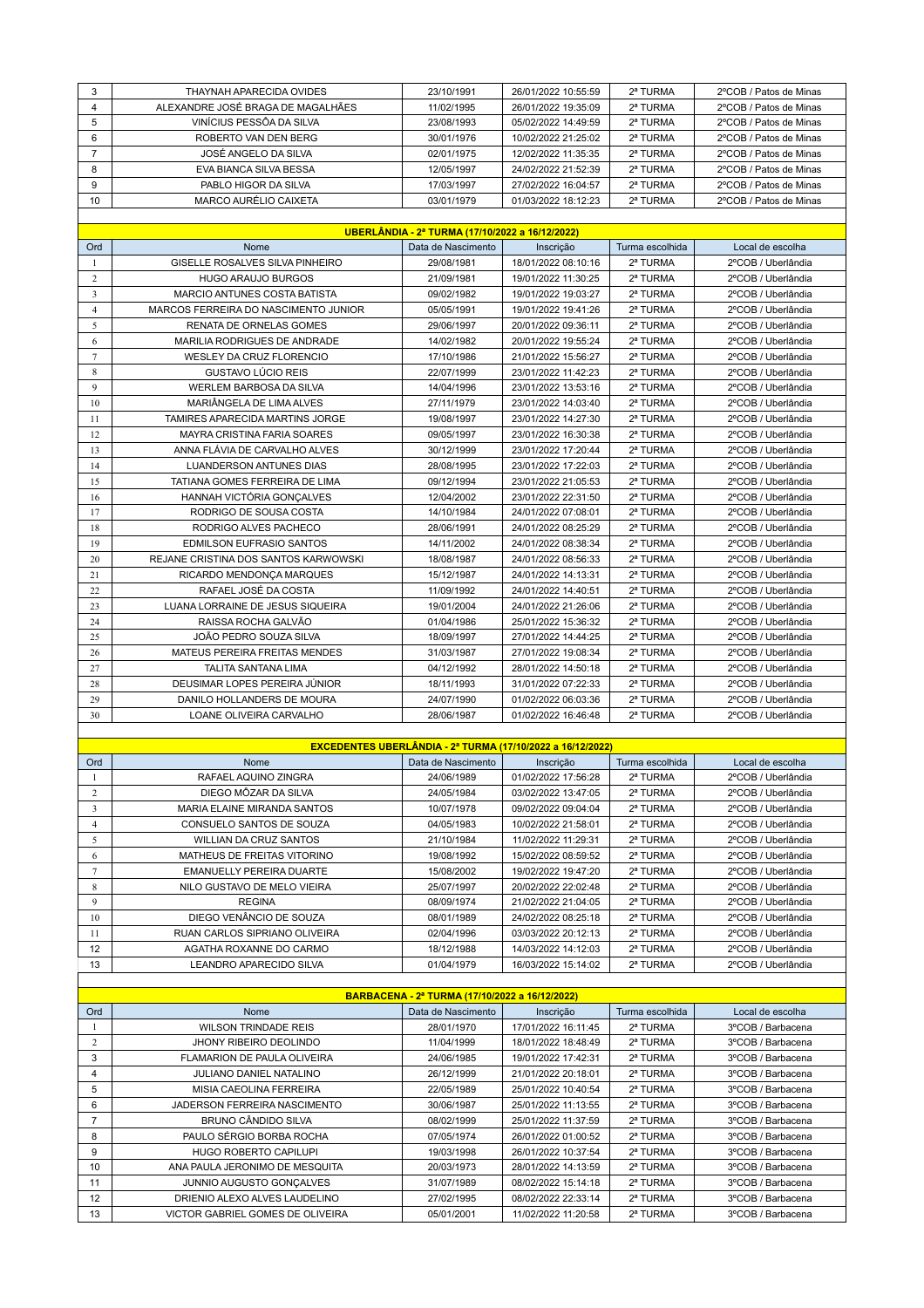| 14             | WAGNER SOBREIRA DO NASCIMENTO                                       | 14/11/1978                                        | 19/02/2022 22:03:48 | 2ª TURMA        | 3°COB / Barbacena    |  |  |  |
|----------------|---------------------------------------------------------------------|---------------------------------------------------|---------------------|-----------------|----------------------|--|--|--|
| 15             | ADRIANO APARECIDO ALBINO PEREIRA                                    | 08/07/1975                                        | 23/02/2022 21:06:13 | 2ª TURMA        | 3°COB / Barbacena    |  |  |  |
| 16             | LORRAINE DE SOUZA RIBEIRO                                           | 11/08/1999                                        | 09/03/2022 11:03:18 | 2ª TURMA        | 3°COB / Barbacena    |  |  |  |
| 17             | ROSA MARIA DE JESUS SILVA                                           | 21/03/1983                                        | 24/03/2022 11:39:46 | 2ª TURMA        | 3°COB / Barbacena    |  |  |  |
| 18             | LARISSA CHRISTIENE RIBEIRO DE OLIVEIRA                              | 13/03/1999                                        | 24/03/2022 15:42:51 | 2ª TURMA        | 3°COB / Barbacena    |  |  |  |
|                |                                                                     |                                                   |                     |                 |                      |  |  |  |
|                |                                                                     | JUIZ DE FORA - 2ª TURMA (17/10/2022 a 16/12/2022) |                     |                 |                      |  |  |  |
| Ord            | Nome                                                                | Data de Nascimento                                | Inscrição           | Turma escolhida | Local de escolha     |  |  |  |
| 1              | RODRIGO MARTINS RIBEIRO                                             | 06/09/1982                                        | 18/01/2022 09:13:10 | 2ª TURMA        | 3°COB / Juiz de Fora |  |  |  |
| $\overline{c}$ | AMARALINA RODRIGUES DE AZEVEDO                                      | 08/07/1987                                        | 18/01/2022 17:35:28 | 2ª TURMA        | 3°COB / Juiz de Fora |  |  |  |
| 3              | WESLEY DE OLIVEIRA PEREIRA                                          | 08/05/1975                                        | 19/01/2022 09:22:27 | 2ª TURMA        | 3°COB / Juiz de Fora |  |  |  |
| $\overline{4}$ | LIÉGE DE CÁSSIA SARDINHA DOS SANTOS                                 | 25/09/1967                                        | 19/01/2022 11:20:52 | 2ª TURMA        | 3°COB / Juiz de Fora |  |  |  |
| 5              | FELIPE CASELA REIS DIAS                                             | 29/08/1986                                        | 19/01/2022 11:56:47 | 2ª TURMA        | 3°COB / Juiz de Fora |  |  |  |
| 6              | LEONARDO COSTA SILVA OLIVEIRA                                       | 04/09/2002                                        | 19/01/2022 12:51:21 | 2ª TURMA        | 3°COB / Juiz de Fora |  |  |  |
| $\overline{7}$ | PALOMA ALMEIDA CAMPOS                                               | 06/10/1990                                        | 19/01/2022 13:38:11 | 2ª TURMA        | 3°COB / Juiz de Fora |  |  |  |
| 8              | DARLIAN DE OLIVEIRA NASCIMENTO                                      | 12/01/1990                                        | 19/01/2022 23:24:40 | 2ª TURMA        | 3°COB / Juiz de Fora |  |  |  |
| 9              | MARCOS DE LIMA SCHUCHTER                                            | 22/09/1986                                        | 19/01/2022 23:26:56 | 2ª TURMA        | 3°COB / Juiz de Fora |  |  |  |
| 10             | WILLIAM DA SILVA FERREIRA                                           | 26/04/1991                                        | 20/01/2022 00:11:39 | 2ª TURMA        | 3°COB / Juiz de Fora |  |  |  |
| 11             | MICHAEL CRISTIAN ROCHA                                              | 08/01/1996                                        | 20/01/2022 00:24:45 | 2ª TURMA        | 3°COB / Juiz de Fora |  |  |  |
| 12             | RENATA ALENCAR DA SILVA                                             | 10/12/1988                                        | 20/01/2022 11:59:18 | 2ª TURMA        | 3°COB / Juiz de Fora |  |  |  |
| 13             | FRANCISCO SALES DE ALMEIDA FILHO                                    | 24/03/1995                                        | 20/01/2022 15:44:57 | 2ª TURMA        | 3°COB / Juiz de Fora |  |  |  |
| 14             | LUIZ FYLIPE EVELING GOMES DA SILVA                                  | 15/09/2003                                        | 20/01/2022 18:20:28 | 2ª TURMA        | 3°COB / Juiz de Fora |  |  |  |
| 15             | HEGLYSON CAETANO DE OLIVEIRA                                        | 13/02/1997                                        | 20/01/2022 19:36:02 | 2ª TURMA        | 3°COB / Juiz de Fora |  |  |  |
| 16             | CARLOS EDUARDO DA SILVA                                             | 16/11/1985                                        | 21/01/2022 07:05:50 | 2ª TURMA        | 3°COB / Juiz de Fora |  |  |  |
| 17             | REBECCA DE VASCONCELLOS PEREIRA ESTEVES                             | 28/05/1991                                        | 21/01/2022 10:44:53 | 2ª TURMA        | 3°COB / Juiz de Fora |  |  |  |
| 18             | DIOGO LUCAS FERNANDES DO NASCIMENTO                                 | 29/06/1992                                        | 21/01/2022 10:56:28 | 2ª TURMA        | 3°COB / Juiz de Fora |  |  |  |
| 19             | LETÍCIA DA CRUZ SILVA                                               | 15/05/1999                                        | 21/01/2022 12:08:00 | 2ª TURMA        | 3°COB / Juiz de Fora |  |  |  |
| 20             | MIKE WILLIAM DOMINGOS                                               | 18/09/1995                                        | 21/01/2022 12:13:17 | 2ª TURMA        | 3°COB / Juiz de Fora |  |  |  |
| 21             | CARLOS EDUARDO DA SILVA                                             | 16/11/1985                                        | 25/01/2022 19:00:13 | 2ª TURMA        | 3°COB / Juiz de Fora |  |  |  |
| 22             | LUCAS DE CARVALHO CORREA                                            | 15/11/2003                                        | 25/01/2022 20:13:00 | 2ª TURMA        | 3°COB / Juiz de Fora |  |  |  |
| 23             | <b>LEONARDO RODRIGUES FERNANDES</b>                                 | 27/04/1992                                        | 26/01/2022 10:29:12 | 2ª TURMA        | 3°COB / Juiz de Fora |  |  |  |
| 24             | HERMELINDO JOSÉ GOMES                                               | 17/10/2021                                        | 26/01/2022 16:32:05 | 2ª TURMA        | 3°COB / Juiz de Fora |  |  |  |
| 25             | ADRIANA ELISA CARCERERI DE OLIVEIRA                                 | 07/03/1982                                        | 26/01/2022 20:06:21 | 2ª TURMA        | 3°COB / Juiz de Fora |  |  |  |
| 26             | JOSE ANTONIO REZENDE DE OLIVEIRA                                    | 04/06/1992                                        | 01/02/2022 13:50:19 | 2ª TURMA        | 3°COB / Juiz de Fora |  |  |  |
| 27             | MAIZA CAMPOS DA PAZ                                                 | 20/08/1988                                        | 04/02/2022 15:03:54 | 2ª TURMA        | 3°COB / Juiz de Fora |  |  |  |
| 28             | GLAUBER LEANDRO GARCIA AGOSTINHO                                    | 05/08/2002                                        | 07/02/2022 20:45:55 | 2ª TURMA        | 3°COB / Juiz de Fora |  |  |  |
| 29             | <b>TIAGO OLIVEIRA SENRA</b>                                         | 08/02/1994                                        | 12/02/2022 08:40:52 | 2ª TURMA        | 3°COB / Juiz de Fora |  |  |  |
| 30             | WAGNER JOSÉ DA SILVA                                                | 23/08/1976                                        | 15/02/2022 10:53:45 | 2ª TURMA        | 3°COB / Juiz de Fora |  |  |  |
|                |                                                                     |                                                   |                     |                 |                      |  |  |  |
|                | <b>EXCEDENTES JUIZ DE FORA - 2ª TURMA (17/10/2022 a 16/12/2022)</b> |                                                   |                     |                 |                      |  |  |  |

| Ord | Nome                                 | Data de Nascimento | Inscricão           | Turma escolhida | Local de escolha     |  |  |
|-----|--------------------------------------|--------------------|---------------------|-----------------|----------------------|--|--|
|     | ANDRE DE ALMEIDA ANTÔNIO             | 16/02/2022         | 15/02/2022 11:23:25 | 2ª TURMA        | 3°COB / Juiz de Fora |  |  |
|     | ELYZABETH ANULINIO VILAR             | 19/01/1992         | 15/02/2022 12:12:41 | 2ª TURMA        | 3°COB / Juiz de Fora |  |  |
|     | ANGÉLICA TERTULIANO CASTRO           | 18/08/1997         | 10/03/2022 13:16:32 | 2ª TURMA        | 3°COB / Juiz de Fora |  |  |
|     | MARIANA ALVES DOS SANTOS             | 18/03/1993         | 10/03/2022 14:13:25 | 2ª TURMA        | 3°COB / Juiz de Fora |  |  |
|     | MILENA DE CARVALHO FONSECA           | 25/11/1994         | 25/03/2022 12:31:39 | 2ª TURMA        | 3°COB / Juiz de Fora |  |  |
|     | RAIMUNDO NONATO DE CARVALHO          | 06/06/1988         | 25/03/2022 12:58:33 | 2ª TURMA        | 3°COB / Juiz de Fora |  |  |
|     | WALBER VILANDER EVANGELISTA DOS REIS | 02/06/1997         | 25/03/2022 15:22:08 | 2ª TURMA        | 3°COB / Juiz de Fora |  |  |
|     | ANDRÉ LUCAS SOARES SANTOS            | 23/08/2001         | 25/03/2022 16:56:09 | 2ª TURMA        | 3°COB / Juiz de Fora |  |  |

| MONTES CLAROS - 2ª TURMA (17/10/2022 a 16/12/2022) |                                    |                    |                     |                 |                       |  |  |
|----------------------------------------------------|------------------------------------|--------------------|---------------------|-----------------|-----------------------|--|--|
| Ord                                                | Nome                               | Data de Nascimento | Inscrição           | Turma escolhida | Local de escolha      |  |  |
|                                                    | <b>ERICK MEDEIROS DIAS</b>         | 13/03/1988         | 20/01/2022 18:30:56 | 2ª TURMA        | 4°COB / Montes Claros |  |  |
| $\overline{c}$                                     | <b>RENATA GOMES DURAES</b>         | 06/10/1987         | 20/01/2022 18:55:23 | 2ª TURMA        | 4°COB / Montes Claros |  |  |
| 3                                                  | MARCELO ALVES PAIXÃO JÚNIOR        | 09/12/2021         | 20/01/2022 21:37:02 | 2ª TURMA        | 4°COB / Montes Claros |  |  |
| 4                                                  | TANIARA RAMOS CARDOSO              | 12/02/2021         | 20/01/2022 21:41:30 | 2ª TURMA        | 4°COB / Montes Claros |  |  |
| 5.                                                 | <b>JOSÉ ERIKSON ALVES MENDES</b>   | 10/06/1988         | 22/01/2022 09:54:07 | 2ª TURMA        | 4°COB / Montes Claros |  |  |
| 6                                                  | <b>GABRIELA SNATOS FERREIRA</b>    | 26/08/2000         | 28/01/2022 07:03:05 | 2ª TURMA        | 4°COB / Montes Claros |  |  |
| 7                                                  | ELOY JOSÉ SANTOS MENDES            | 22/03/1998         | 28/01/2022 15:48:01 | 2ª TURMA        | 4°COB / Montes Claros |  |  |
| 8                                                  | CRISTINA PEDROSO BARBOSA           | 03/12/1995         | 30/01/2022 12:29:29 | 2ª TURMA        | 4°COB / Montes Claros |  |  |
| 9                                                  | <b>REGIANE SOUSA E SANTOS</b>      | 09/11/1996         | 01/02/2022 18:44:43 | 2ª TURMA        | 4°COB / Montes Claros |  |  |
| 10                                                 | <b>GENILCE FERREIRA DOS SANTOS</b> | 01/12/1981         | 02/02/2022 15:41:57 | 2ª TURMA        | 4°COB / Montes Claros |  |  |
| 11                                                 | DIOGO SALGADO PINHEIRO             | 07/08/1987         | 14/02/2022 09:56:51 | 2ª TURMA        | 4°COB / Montes Claros |  |  |
| 12                                                 | CLEY ANDRESSON COSTA LEITE         | 19/09/1978         | 14/02/2022 11:14:56 | 2ª TURMA        | 4°COB / Montes Claros |  |  |
| 13                                                 | KLEITON BICHERI GONÇALVES MACIEL   | 26/11/1977         | 23/02/2022 12:52:59 | 2ª TURMA        | 4°COB / Montes Claros |  |  |
| 14                                                 | GLÓRIA LUIZA MAIA GUSMÃO           | 08/04/1986         | 09/03/2022 13:05:35 | 2ª TURMA        | 4°COB / Montes Claros |  |  |
| 15                                                 | <b>IRANDI PEDRO DA FONSECA</b>     | 12/12/1982         | 16/03/2022 08:03:50 | 2ª TURMA        | 4°COB / Montes Claros |  |  |
| 16                                                 | LAURENÇO SANTOS BARBOSA            | 19/07/1999         | 16/03/2022 20:20:55 | 2ª TURMA        | 4°COB / Montes Claros |  |  |
| 17                                                 | ANDERSON SANTOS TEIXEIRA           | 25/04/1981         | 21/03/2022 20:51:12 | 2ª TURMA        | 4°COB / Montes Claros |  |  |

| <b>GOVERNADOR VALADARES - 2ª TURMA (17/10/2022 a 16/12/2022)</b> |                              |                    |                     |                 |                              |  |  |
|------------------------------------------------------------------|------------------------------|--------------------|---------------------|-----------------|------------------------------|--|--|
| Ord                                                              | Nome                         | Data de Nascimento | Inscricão           | Turma escolhida | Local de escolha             |  |  |
|                                                                  | JEANLUCIO PIRESA EVANGELISTA | 24/02/1998         | 17/01/2022 08:18:13 | 2ª TURMA        | 5°COB / Governador Valadares |  |  |